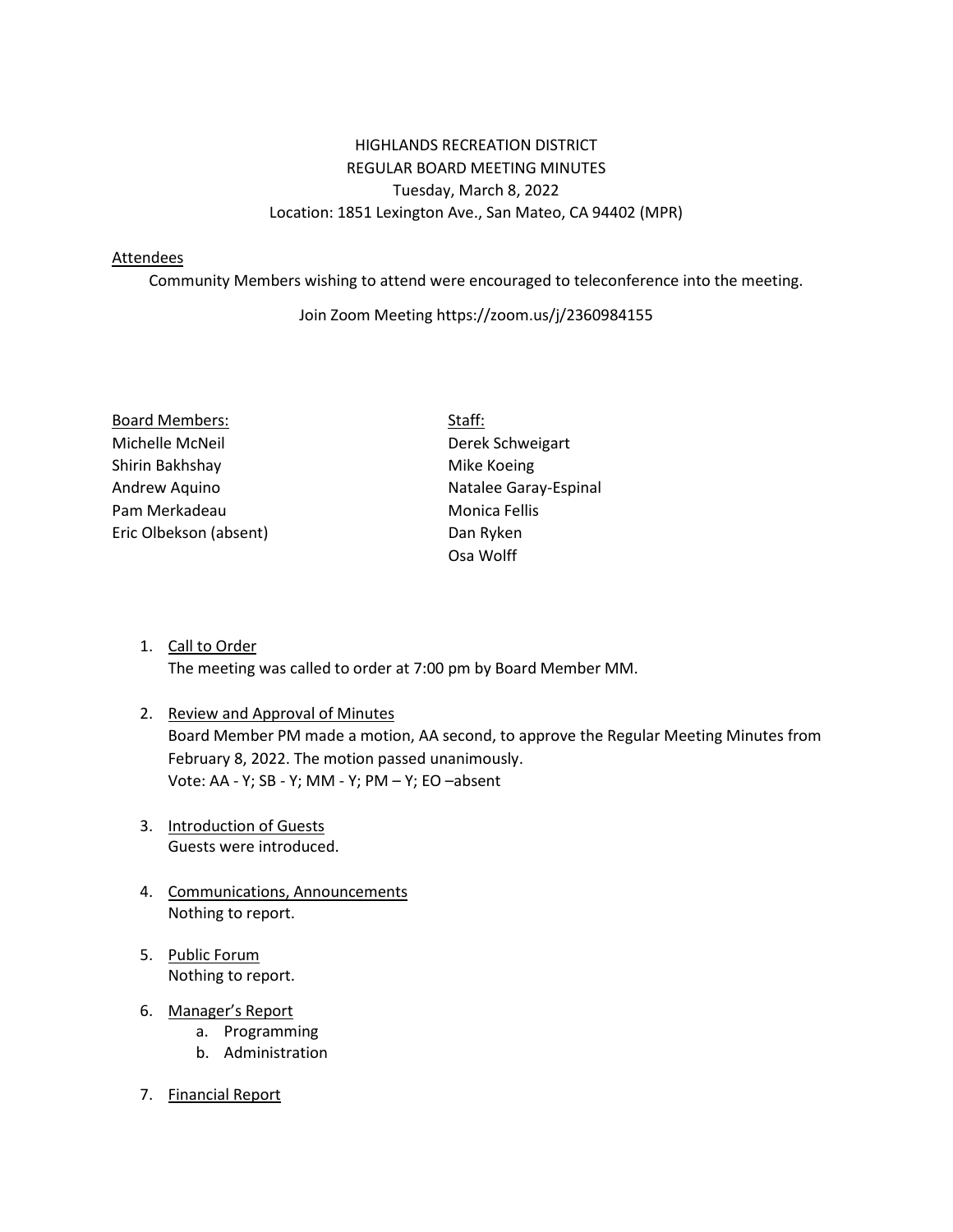- a. Monthly Statement
- 8. Old Business
	- a. Discussion: Update on HRD master plan and review of existing conditions
- 9. New Business
	- a. Discussion: Resident pool membership proposal
	- b. Discussion/Motion: Review and approve design option for the repair of the administration office stairs and deck and provide direction to staff on next steps

Board Member AA made a motion, SB second, review and approve design option #2 which replaces the cantilever design with a new post and footing design with an architect estimate of \$119,780 including 10% contingency. Staff will obtain permits and report back to the Board in future meetings, to provide direction to staff on next steps regarding the repair of the office stairs and deck.

Vote: AA - Y; SB - Y; MM - Y; PM - N; EO – absent

c. Discussion: Appoint Ad Hoc Personnel Committee

Board Member MM appointed Board Members EO and PM as the Ad Hoc Personnel Committee.

- 10. UPCOMING MEETINGS: April 12, May 10, June 14
- 11. Review and Payment of Bills
	- a. Action: Motion to approve Expenditures

Board Member PM made a motion, AA second, to pay the bills. The motion passed unanimously. Vote: AA - Y; SB - Y; MM – Y ; PM - Y; EO – absent

### 12. HRD Board of Directors Announcements Nothing to report.

### 13. Adjournment

a. Board Member SB made a motion, PM second, to adjourn the meeting. The motion passed unanimously.

Vote: AA - Y; SB - Y; MM - Y; PM – Y; EO - absent

The Meeting adjourned at 8:52 p.m.

Respectfully Submitted,